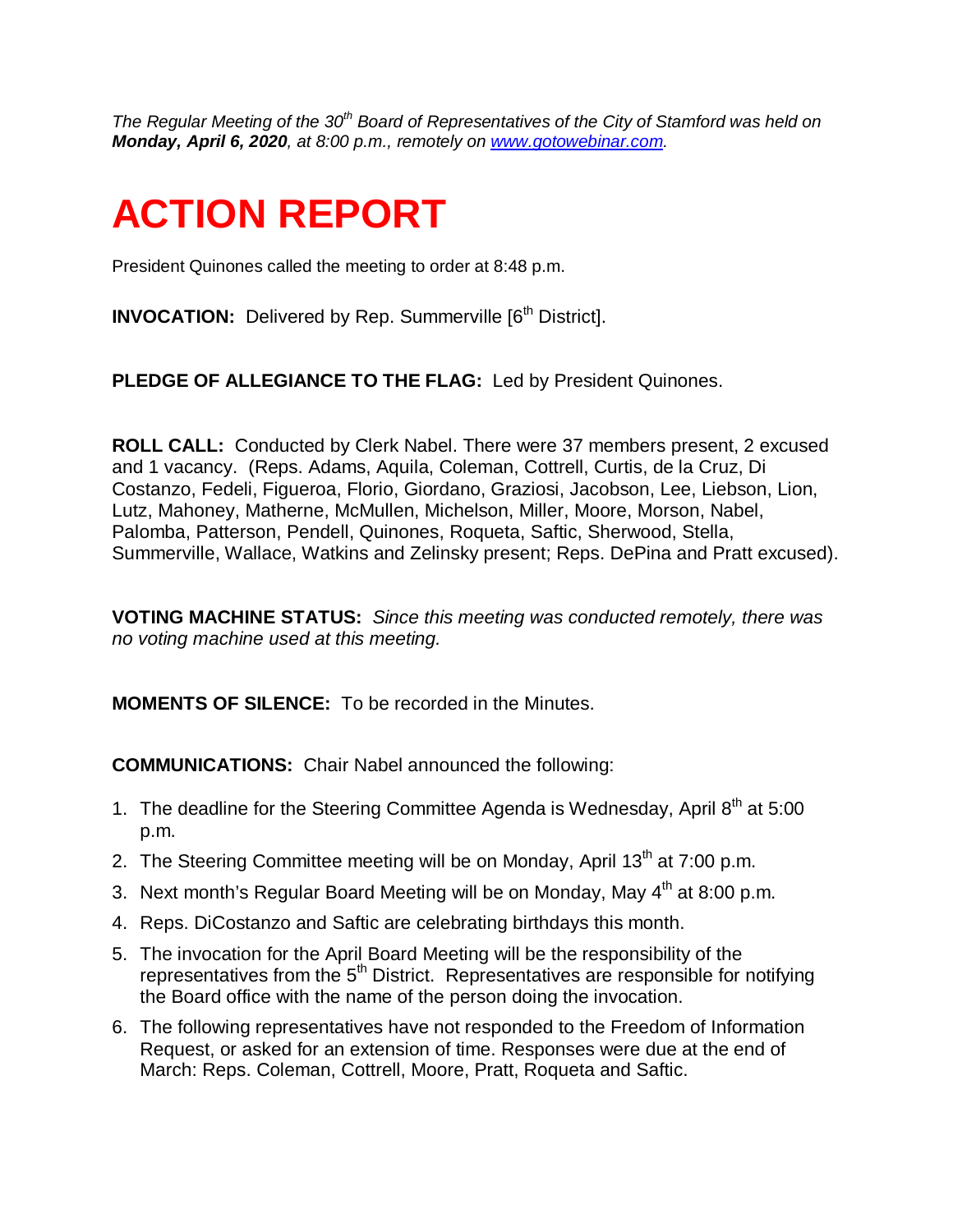#### **HONORARY RESOLUTIONS:**

**[1](#page-1-0) PUBLIC PARTICIPATION SESSION:** *In order to accommodate members of the public who wished to provide comments to the Board as part of the public participation session, the Board requested that statements be emailed to the Board office. The [attached statements](http://www.boardofreps.org/Data/Sites/43/userfiles/minutes/2020/pub_comment/200406_public_comments.pdf) were read into the record by Clerk Nabel.*

### **STANDING COMMITTEES**

#### <sup>[2](#page-1-1)</sup>STEERING COMMITTEE:

Meeting: Monday, March 9, 2020 *[Attendance](http://www.boardofreps.org/Data/Sites/43/userfiles/committees/steering/attend/2020/200309_attend.pdf)* 7:00 p.m. – Legislative Chambers

*[Minutes](http://www.boardofreps.org/Data/Sites/43/userfiles/committees/steering/reports/2020/200309.pdf)*

A motion to waive the Steering Committee report was made, seconded and approved by unanimous, voice vote.

1. [S30.007](http://www.boardofreps.org/data/sites/43/userfiles/committees/steering/Items/2020/s30007.pdf) RESOLUTION; Creating Special Committee to Review and Revise the Code of Ethics. 03/02/20 – Submitted by President Quinones **APPROVED ON CONSENT AGENDA**

A motion to approve the Consent Agenda, consisting of Item No. 1, was made, seconded and approved by unanimous voice vote.

President Quinones announced that the following members would be on the Special Committee: Rep. Lee as Chair; Rep. McMullen as Vice Chair; and Reps. Curtis, Fedeli, Miller, Morson, Sherwood, Stella and Zelinsky.

| <sup>3</sup> APPOINTMENTS COMMITTEE: | <b>Annie Summerville, Chair</b>    |
|--------------------------------------|------------------------------------|
| <b>Attendance &amp; Votes</b>        | Denis Patterson, Vice Chair        |
| <b>Minutes &amp; Video</b>           | Meeting: Tuesday, March 24, 2020   |
|                                      | 6:30 p.m. – By Internet Conference |

Chair Summerville reported that the Appointments Committee met as indicated above. In attendance were Chair Summerville and Vice Chair Patterson; and Committee Member Reps. Figueroa, Liebson, Matherne, and Palomba. Excused was Rep. McGarry.

<span id="page-1-0"></span> $<sup>1</sup>$  Video Time Stamp 00:16:45</sup>

 $2$  Video Time Stamp 00:35:50

<span id="page-1-2"></span><span id="page-1-1"></span><sup>3</sup> Video Time Stamp 00:38:50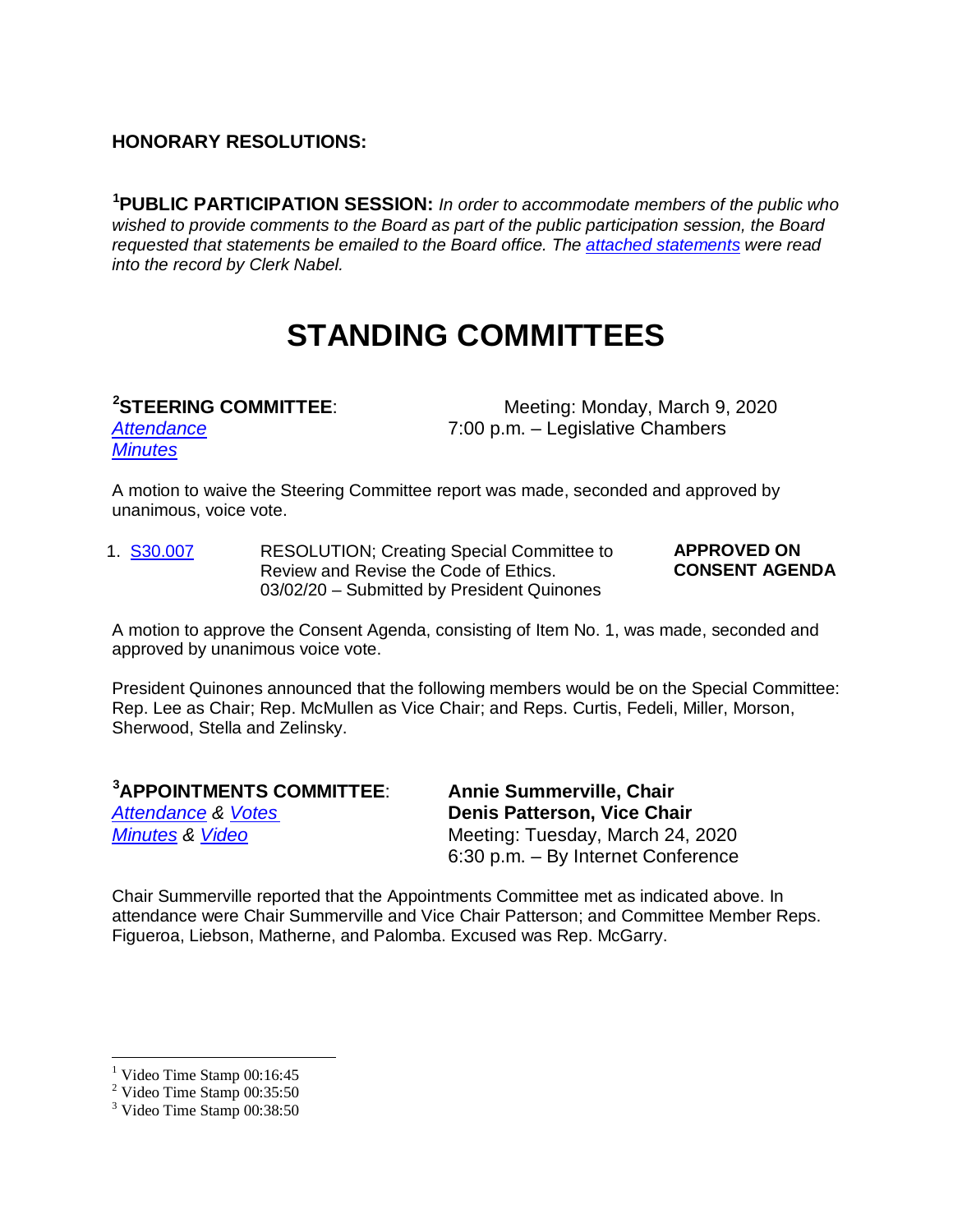| 1. A30.111 | <b>Economic Development Commission</b><br>Stephen B. Fischer (R)<br>Reappointment<br>Stamford, CT 06905<br>Term Expires: 12/1/2022<br>02/06/20-Submitted by Mayor Martin<br>03/24/20 - Approved by Committee 5-0-1    | <b>APPROVED ON</b><br><b>CONSENT AGENDA</b>                                     |
|------------|-----------------------------------------------------------------------------------------------------------------------------------------------------------------------------------------------------------------------|---------------------------------------------------------------------------------|
| 2. A30.112 | <b>Urban Redevelopment Commission</b><br>Stephen B. Fischer (R)<br>Reappointment<br>Stamford, CT 06905<br>Term Expires: 12/1/2022<br>02/06/20-Submitted by Mayor Martin<br>03/24/20 - Approved by Committee 5-0-1     | <b>APPROVED ON</b><br><b>CONSENT AGENDA</b>                                     |
| 3. A30.119 | <b>Old Town Hall Redevelopment Agency</b><br>Stephen B. Fischer (R)<br>Repl. Molgano<br>Stamford, CT 06905<br>Term Expires: 12/1/2021<br>03/04/20-Submitted by Mayor Martin<br>03/24/20 - Approved by Committee 4-0-1 | <b>APPROVED ON</b><br><b>CONSENT AGENDA</b><br>(Rep. Summerville<br>abstaining) |
| 4. A30.113 | <b>Health Commission</b><br>Thomas Getreuer, DDS, MAGD (D)<br>Reappointment<br>Stamford, CT 06902<br>Term Expires: 12/1/2022<br>02/06/20-Submitted by Mayor Martin<br>03/19/20 - WITHDRAWN                            | <b>WITHDRAWN</b>                                                                |
| 5. A30.114 | <b>Economic Development Commission</b><br>Margaret Feeney (R)<br>Repl. Molgano<br>Stamford, CT 06902<br>Term Expires: 12/1/2022<br>02/06/20-Submitted by Mayor Martin<br>03/19/20 - WITHDRAWN                         | <b>WITHDRAWN</b>                                                                |
| 6. A30.115 | <b>Urban Redevelopment Commission</b><br>Margaret Feeney (R)<br>Repl. Molgano<br>Stamford, CT 06902<br>Term Expires: 12/1/2022<br>02/06/20-Submitted by Mayor Martin<br>03/19/20 - WITHDRAWN                          | <b>WITHDRAWN</b>                                                                |
| 7. A30.116 | <b>Parking Violations Hearing Officer</b><br>Robert E. King (D)<br>Reappointment<br>Stamford, CT 06903<br>Term Expires: 12/1/2020<br>02/07/20-Submitted by Mayor Martin<br>03/19/20 - WITHDRAWN                       | <b>WITHDRAWN</b>                                                                |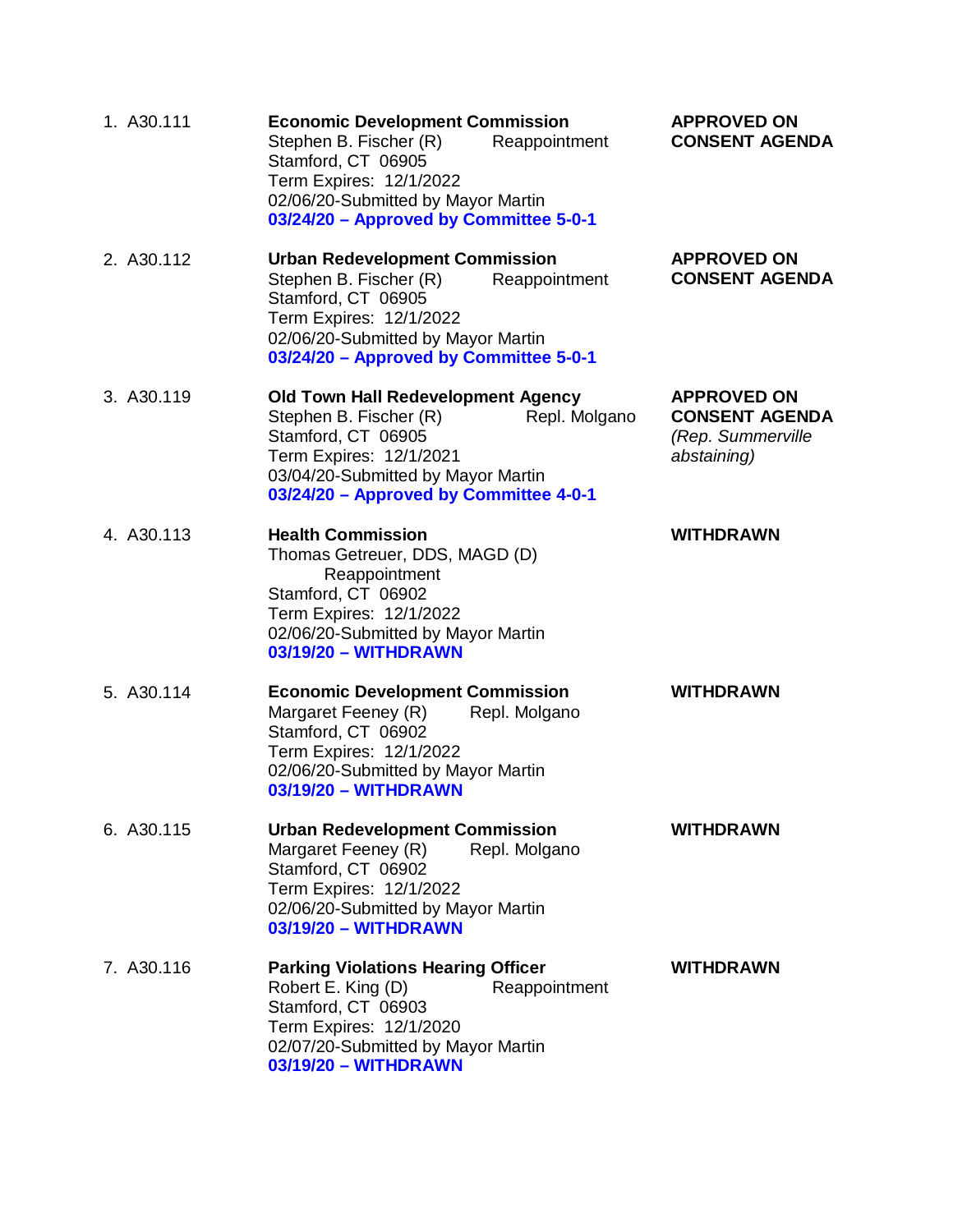8. A30.117 **Old Town Hall Redevelopment Agency** David Watkins (R) Stamford, CT 06902 Term Expires: 12/1/2022 03/04/20-Submitted by Mayor Martin **03/24/20 – Approved by Committee 4-0-1**

9. A30.118 **Old Town Hall Redevelopment Agency** David M. Kooris (D) Stamford, CT 06905 Term Expires: 12/1/2024 03/04/20-Submitted by Mayor Martin **03/24/20 – Approved by Committee 3-1-1** **APPROVED ON CONSENT AGENDA**  *(Reps. Watkins abstaining)*

**APPROVED BY ROLL CALL VOTE 35-1-0**

A motion to approve Item No. 9 was made, seconded and approved by a vote of 35-1-0 (Reps. Adams, Aquila, Coleman, Cottrell, Curtis, de la Cruz, Di Costanzo, Fedeli, Figueroa, Florio, Giordano, Graziosi, Jacobson, Lee, Lion, Lutz, Mahoney, Matherne, McMullen, Michelson, Miller, Moore, Morson, Nabel, Palomba, Patterson, Pendell, Quinones, Roqueta, Saftic, Sherwood, Stella, Wallace, Watkins and Zelinsky in favor; Rep. Liebson opposed).

A motion to approve the Consent Agenda, consisting of Item Nos. 1 through 3 and 8, was made, seconded and approved by unanimous voice vote.

| <sup>4</sup> FISCAL COMMITTEE: | <b>Monica Di Costanzo, Chair</b>  |
|--------------------------------|-----------------------------------|
| <b>Attendance &amp; Votes</b>  | <b>Lindsey Miller, Vice Chair</b> |
| <b>Minutes &amp; Video</b>     | Meeting: Monday, March 23, 2020   |
|                                | $6:30$ p.m. $-$ by Webinar        |

Chair Di Costanzo reported that the Fiscal Committee met as indicated above. In attendance were Chair Di Costanzo, Vice Chair Miller and Committee Member Reps. Fedeli, Figueroa, McMullen, Morson and Nabel. Absent were Committee Member Reps. Coleman and Pendell. Also present were Jay Fountain and Anthony Romano, OPM; Kevin McCarthy, BOE Facilities; Tamu Lucero, Superintendent of Schools; Assistant Chief Michael Robles, Stamford Fire Department; Lou Casolo, City Engineer; Acting Chief Tom Wuennemann, Stamford Police Department; Karen Cammarota, Grants Office; Ted Jankowski, Director of Public Safety, Health and Welfare; and Sandy Dennies; Director of Administration.

1. [F30.294](http://www.boardofreps.org/Data/Sites/43/userfiles/committees/fiscal/items/2020/f30294.pdf) \$48,290.00 ADDITIONAL APPROPRIATION (Grants Budget); Distracted Driving Grant; Increase Enforcement on an Overtime Basis to help Decrease Fatalities and Injuries from Car Crashes due to Driver Distraction (100% Grant Funded). 03/03/20 – Submitted by Mayor Martin 03/16/20 – Approved by Board of Finance **03/23/20 – Approved by Committee 6-0-1**

**APPROVED ON CONSENT AGENDA**

<span id="page-3-0"></span> <sup>4</sup> Video Time Stamp 00:55:00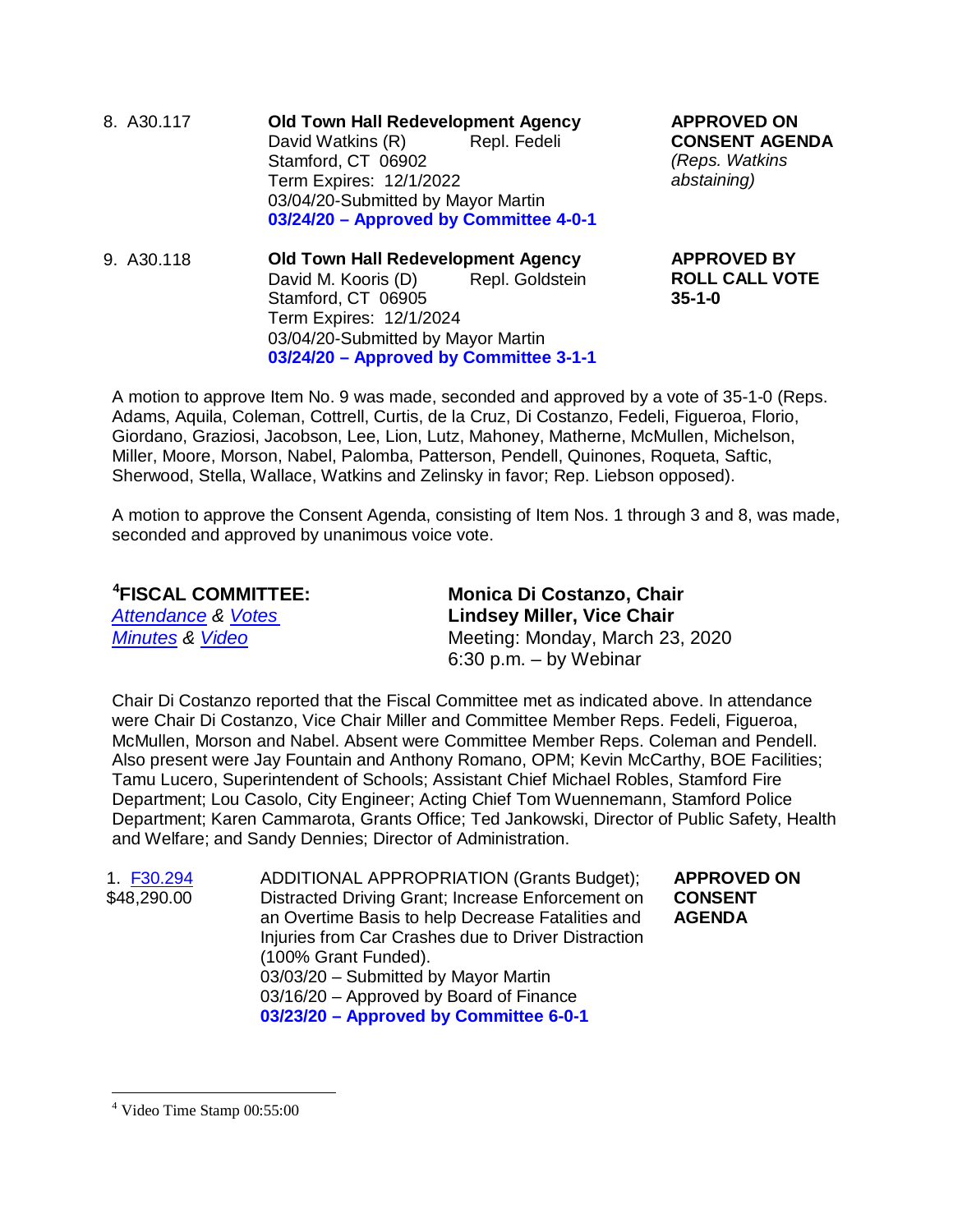| 2. F30.295<br>\$490,000.00 | <b>ADDITIONAL APPROPRIATION (Operating</b><br>Budget); Cover Shortfall in Stamford Fire<br>Department Suppression Overtime Account due to<br>Vacancies; New firefighter Training; and Sick | <b>APPROVED BY</b><br><b>ROLL CALL VOTE</b><br>$35 - 0 - 1$ |
|----------------------------|--------------------------------------------------------------------------------------------------------------------------------------------------------------------------------------------|-------------------------------------------------------------|
|                            | Leave.<br>03/03/20 - Submitted by Mayor Martin<br>03/16/20 - Approved by Board of Finance<br>03/23/20 - Approved by Committee 6-1-0                                                        |                                                             |

A motion to approve Item No. 2 was made, seconded and approved by a vote of 35-0-1 (Reps. Adams, Aquila, Coleman, Cottrell, Curtis, de la Cruz, Di Costanzo, Fedeli, Figueroa, Florio, Giordano, Graziosi, Jacobson, Lee, Liebson, Lion, Lutz, Mahoney, Matherne, McMullen, Michelson, Miller, Moore, Morson, Nabel, Palomba, Quinones, Roqueta, Saftic, Sherwood, Stella, Summerville, Wallace, Watkins and Zelinsky in favor; Rep. Patterson abstaining).

| 3. F30.296<br>\$250,000.00<br>\$500,000.00 | <b>ADDITIONAL APPROPRIATION (Operating</b><br>Budget); Public Health Emergency; Corona Virus<br>Protective Supplies & /Equipment; Protective Gear<br>and Supplies to Protect First Responders and City<br>Employees who may Interact with Patients<br>Diagnosed with Corona Virus.<br>03/03/20 - Submitted by Mayor Martin<br>03/16/20 - Approved by Board of Finance<br>03/23/20 - Approved by Committee 7-0-0                                     | <b>APPROVED ON</b><br><b>CONSENT</b><br><b>AGENDA</b> |
|--------------------------------------------|-----------------------------------------------------------------------------------------------------------------------------------------------------------------------------------------------------------------------------------------------------------------------------------------------------------------------------------------------------------------------------------------------------------------------------------------------------|-------------------------------------------------------|
| 4. F30.297<br>\$499,717.00                 | ADDITIONAL APPROPRIATION (Capital Budget);<br>C5B018; District-Wide Electronic Technology;<br>Enhance Security in Public Schools Through the<br>Purchase of Video Surveillance Technology,<br>Communications Technology And Identification<br>Technology (100% grant funded).<br>03/03/20 - Submitted by Mayor Martin<br>03/03/20 - Approved by Planning Board<br>03/16/20 - Approved by Board of Finance<br>03/23/20 - Approved by Committee 7-0-0 | <b>APPROVED ON</b><br><b>CONSENT</b><br><b>AGENDA</b> |
| 5. F30.298<br>\$250,000.00                 | ADDITIONAL APPROPRIATION (Capital Budget);<br>C56241; Traffic Management Studies; Payment<br>from Developer at Gateway Site per Zoning<br>Requirements for Comprehensive Traffic & Mobility<br>Study.<br>03/03/20 - Submitted by Mayor Martin<br>03/03/20 - Approved by Planning Board<br>03/16/20 - Approved by Board of Finance<br>03/23/20 - Held by Committee 7-0-0                                                                             | <b>HELD</b>                                           |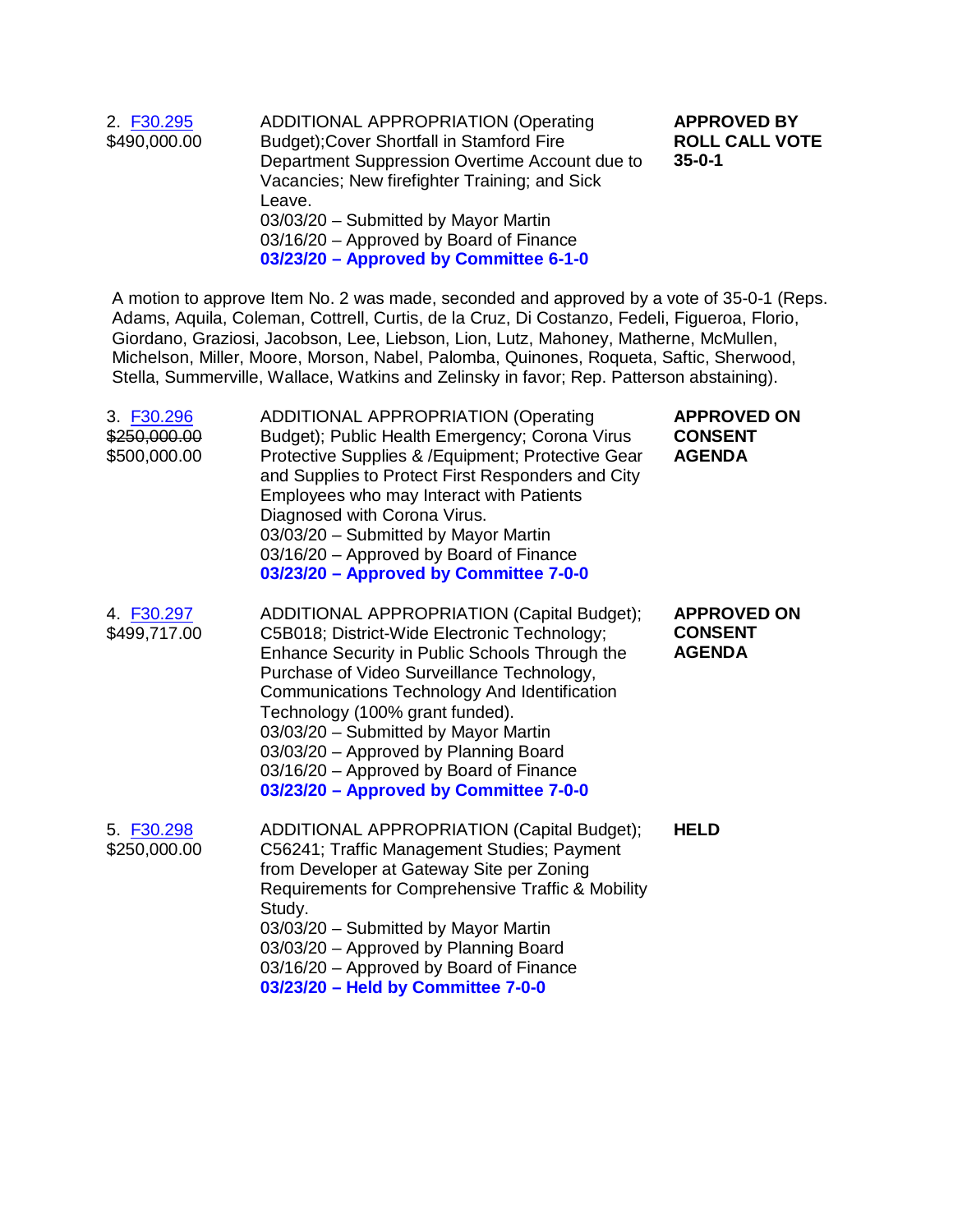| 6. F30.299<br>\$18,850,000.00 | <b>REJECTION; Capital Project Closeout</b><br>Recommendations; CPB03 Hart Magnet \$3M;<br>CPBM07 Northeast \$3M; CPBM13 Springdale<br>\$4.1M; CPBM14 Julia Stark \$1M; CPBM15<br>Stillmeadow \$4M; CPBM24 Scofield Magnet<br>\$750,000; CPBM26 Rippowam \$3M.<br>03/03/20 - Submitted by Mayor Martin<br>03/03/20 - Approved by Planning Board<br>03/16/20 - Approved by Board of Finance<br>03/23/20 - No Action Taken | <b>NO ACTION</b><br><b>TAKEN</b>                            |
|-------------------------------|-------------------------------------------------------------------------------------------------------------------------------------------------------------------------------------------------------------------------------------------------------------------------------------------------------------------------------------------------------------------------------------------------------------------------|-------------------------------------------------------------|
| 7. F30.300<br>\$50,000.00     | ADDITIONAL APPROPRIATION (Capital Budget);<br>CPBM99; CLC (MTF); to Address Mold conditions<br>and Underlying Water Intrusion Issues.<br>03/03/20 - Submitted by Mayor Martin<br>03/03/20 - Approved by Planning Board<br>03/16/20 - Approved by Board of Finance<br>03/23/20 - Approved by Committee 7-0-0                                                                                                             | <b>APPROVED ON</b><br><b>CONSENT</b><br><b>AGENDA</b>       |
| 8. F30.301                    | RESOLUTION; Amending the Capital Budget for<br>Fiscal Year 19/20 by Adding an Appropriation of<br>\$50,000 for CLC (MTF) Mold Remediation.<br>03/03/20 - Submitted by Mayor Martin<br>03/16/20 - Approved by Board of Finance<br>03/23/20 - Approved by Committee 7-0-0                                                                                                                                                 | <b>APPROVED ON</b><br><b>CONSENT</b><br><b>AGENDA</b>       |
| 9. F30.302<br>\$4,000,000.00  | ADDITIONAL APPROPRIATION (Capital Budget);<br>CPBM32; Westhill (MTF); to Address Mold<br>conditions and Underlying Water Intrusion Issues.<br>03/03/20 - Submitted by Mayor Martin<br>03/03/20 - Approved by Planning Board<br>03/16/20 - Approved by Board of Finance<br>03/23/20 - Approved by Committee 6-0-1                                                                                                        | <b>APPROVED BY</b><br><b>ROLL CALL VOTE</b><br>$33 - 3 - 1$ |

A motion to approve Item No. 8 was made, seconded and approved by a vote of 33-3-1 (Reps. Adams, Aquila, Cottrell, Curtis, de la Cruz, Di Costanzo, Fedeli, Figueroa, Florio, Giordano, Graziosi, Jacobson, Lee, Liebson, Lion, Lutz, Mahoney, Matherne, McMullen, Michelson, Miller, Moore, Morson, Nabel, Palomba, Patterson, Pendell, Quinones, Roqueta, Saftic, Sherwood, Stella, Summerville, Wallace, Watkins and Zelinsky in favor; Reps. Curtis, McMullen and Stella opposed; Rep. Coleman abstaining).

| 10. F30.303 | RESOLUTION; Amending the Capital Budget for<br>Fiscal Year 19/20 by Adding an Appropriation of | <b>APPROVED ON</b><br><b>CONSENT</b> |
|-------------|------------------------------------------------------------------------------------------------|--------------------------------------|
|             | \$4,000,000 for Westhill (MTF) Mold Remediation.<br>03/03/20 - Submitted by Mayor Martin       | <b>AGENDA</b> (Reps.<br>Coleman and  |
|             | 03/16/20 - Approved by Board of Finance<br>03/23/20 - Approved by Committee 6-0-1              | McMullen<br>abstaining)              |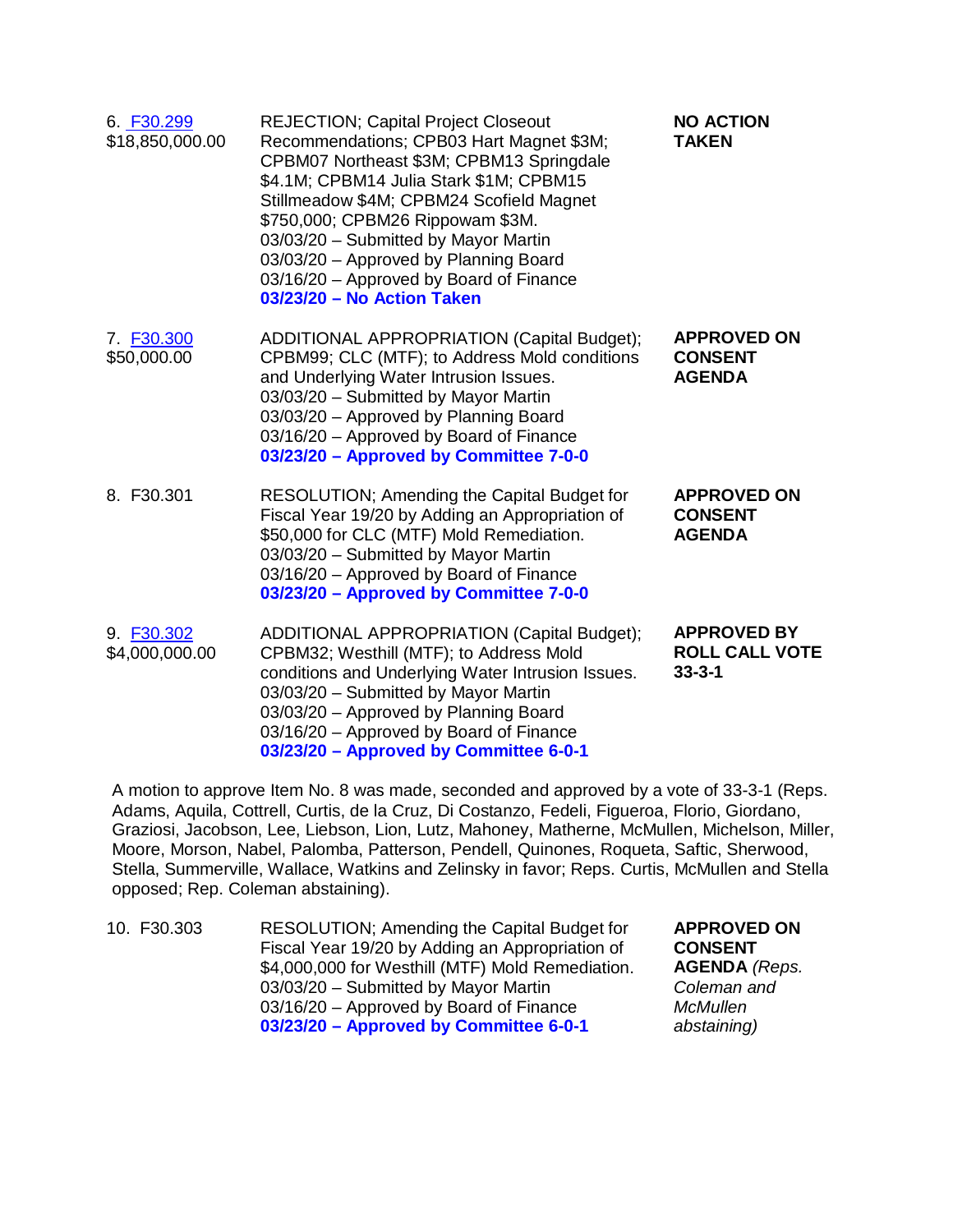| 11. F30.304<br>\$2,600,000.00  | <b>ADDITIONAL APPROPRIATION (Capital Budget);</b><br>CPBM02; Davenport Ridge (MTF); to Address Mold<br>conditions and Underlying Water Intrusion Issues.<br>03/03/20 - Submitted by Mayor Martin<br>03/03/20 - Approved by Planning Board<br>03/16/20 - Approved by Board of Finance<br>03/23/20 - Approved by Committee 5-0-0 | <b>APPROVED ON</b><br><b>CONSENT</b><br><b>AGENDA</b> (Rep.<br>Coleman abstaining)                        |
|--------------------------------|--------------------------------------------------------------------------------------------------------------------------------------------------------------------------------------------------------------------------------------------------------------------------------------------------------------------------------|-----------------------------------------------------------------------------------------------------------|
| 12. F30.305                    | RESOLUTION; Amending the Capital Budget for<br>Fiscal Year 19/20 by Adding an Appropriation of<br>\$2,600,000 for Davenport Ridge (MTF) Mold<br>Remediation.<br>03/03/20 - Submitted by Mayor Martin<br>03/16/20 - Approved by Board of Finance<br>03/23/20 - Approved by Committee 5-0-0                                      | <b>APPROVED ON</b><br><b>CONSENT</b><br><b>AGENDA</b> (Rep.<br>Coleman abstaining)                        |
| 13. F30.306<br>\$2,000,000.00  | ADDITIONAL APPROPRIATION (Capital Budget);<br>CPBM17; Westover Magnet (MTF); to Address<br>Mold conditions and Underlying Water Intrusion<br>Issues.<br>03/03/20 - Submitted by Mayor Martin<br>03/03/20 - Approved by Planning Board<br>03/16/20 - Approved by Board of Finance<br>03/23/20 - Approved by Committee 6-0-0     | <b>APPROVED ON</b><br><b>CONSENT</b><br><b>AGENDA</b> (Rep.<br>Coleman abstaining)                        |
| 14. F30.307                    | RESOLUTION; Amending the Capital Budget for<br>Fiscal Year 19/20 by Adding an Appropriation of<br>\$2,000,000 for Westover Magnet (MTF) Mold<br>Remediation.<br>03/03/20 - Submitted by Mayor Martin<br>03/16/20 - Approved by Board of Finance<br>03/23/20 - Approved by Committee 6-0-0                                      | <b>APPROVED ON</b><br><b>CONSENT</b><br><b>AGENDA</b> (Rep.<br>Coleman abstaining)                        |
| 15. F30.308<br>\$10,000,000.00 | ADDITIONAL APPROPRIATION (Capital Budget);<br>CPBM31; Stamford High (MTF); to Address Mold<br>conditions and Underlying Water Intrusion Issues.<br>03/03/20 - Submitted by Mayor Martin<br>03/03/20 - Approved by Planning Board<br>03/16/20 - Approved by Board of Finance<br>03/23/20 - Approved by Committee 5-0-1          | <b>APPROVED ON</b><br><b>CONSENT</b><br><b>AGENDA</b> (Reps.<br>Coleman and Di<br>Costanzo<br>abstaining) |
| 16. F30.309                    | RESOLUTION; Amending the Capital Budget for<br>Fiscal Year 19/20 by Adding an Appropriation of<br>\$10,000,000 for Stamford High (MTF) Mold<br>Remediation.<br>03/03/20 - Submitted by Mayor Martin<br>03/16/20 - Approved by Board of Finance<br>03/23/20 - Approved by Committee 5-0-1                                       | <b>APPROVED ON</b><br><b>CONSENT</b><br><b>AGENDA</b> (Reps.<br>Coleman and Di<br>Costanzo<br>abstaining) |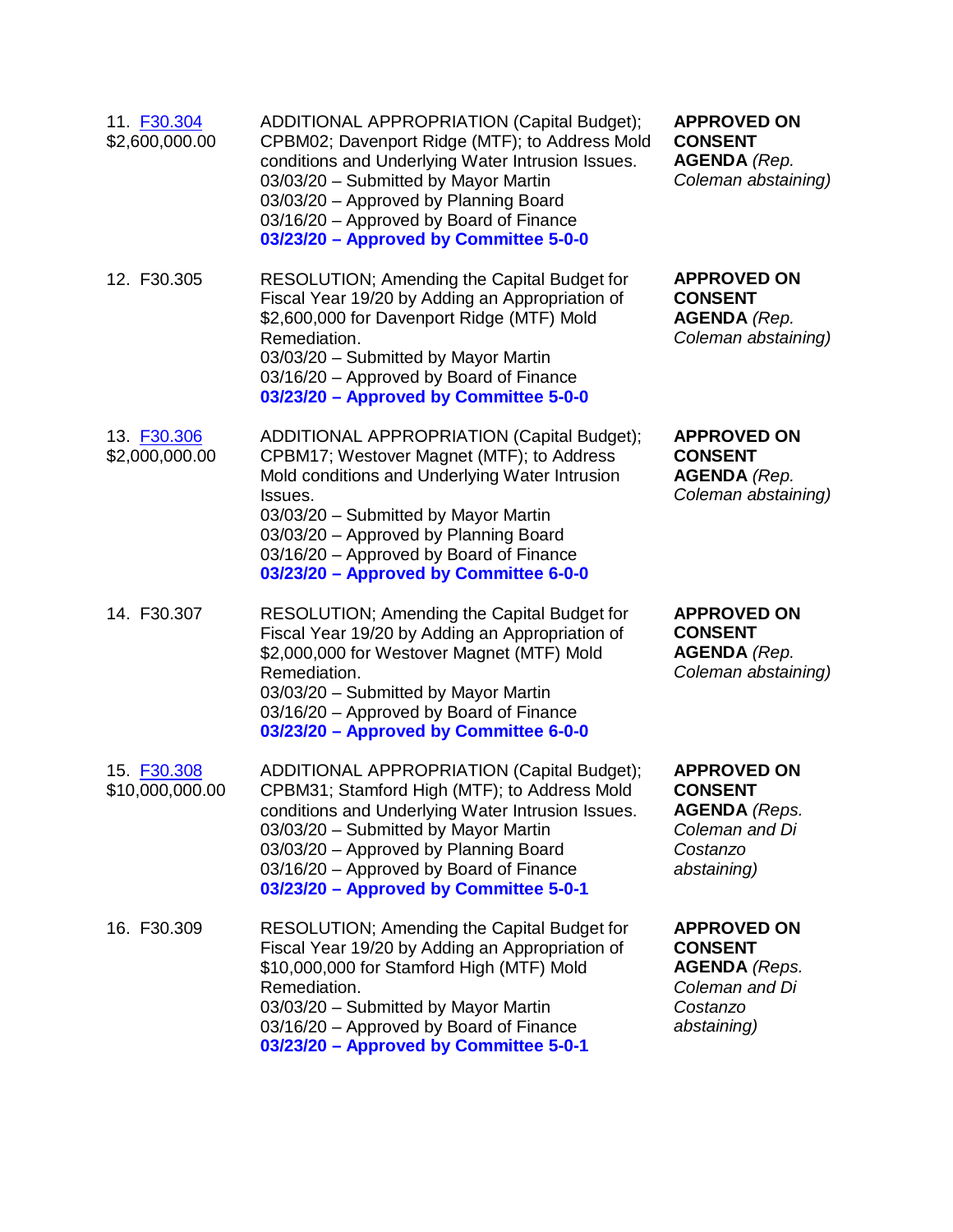| 17. F30.310<br>\$200,000.00     | ADDITIONAL APPROPRIATION (Capital Budget);<br>CPBM34; AITE (MTF); to Address Mold conditions<br>and Underlying Water Intrusion Issues.<br>03/03/20 - Submitted by Mayor Martin<br>03/03/20 - Approved by Planning Board<br>03/16/20 - Approved by Board of Finance<br>03/23/20 - Approved by Committee 6-0-0 | <b>APPROVED ON</b><br><b>CONSENT</b><br><b>AGENDA</b> (Rep.<br>Coleman abstaining) |
|---------------------------------|--------------------------------------------------------------------------------------------------------------------------------------------------------------------------------------------------------------------------------------------------------------------------------------------------------------|------------------------------------------------------------------------------------|
| 18. F30.311                     | RESOLUTION; Amending the Capital Budget for<br>Fiscal Year 19/20 by Adding an Appropriation of<br>\$200,000 for AITE (MTF) Mold Remediation.<br>03/03/20 - Submitted by Mayor Martin<br>03/16/20 - Approved by Board of Finance<br>03/23/20 - Approved by Committee 6-0-0                                    | <b>APPROVED ON</b><br><b>CONSENT</b><br><b>AGENDA</b> (Rep.<br>Coleman abstaining) |
| 19. F30.313<br>0. <b>. .</b> 0. | <b>REVIEW; Additional Appropriation Request</b><br>Discussion.<br>03/04/20 - Submitted by Dr. Lucero<br>03/23/20 - Report Made                                                                                                                                                                               | <b>REPORT MADE</b>                                                                 |

#### *Secondary Committee: Education*

A motion to approve the Consent Agenda, consisting of Item Nos. 1, 3, 4, 7, 8 and 10 through 18, was made, seconded and approved by unanimous voice vote.

#### *Under a Suspension of the Rules:*

A motion to suspend the rules to take up items 20 through 24 was made, seconded and approved by unanimous voice vote.

| 20. F30.315<br>\$100,000.00 | <b>REJECTION; Capital Project Closeout</b><br>Recommendations; C46038 Fire Training Center<br>\$100,000.<br>03/11/20 - Submitted by Mayor Martin<br>03/16/20 - Approved by Planning Board<br>03/16/20 - Approved by Board of Finance<br>03/23/20 - No Action Taken                                                  | <b>NO ACTION</b><br><b>TAKEN</b>                            |
|-----------------------------|---------------------------------------------------------------------------------------------------------------------------------------------------------------------------------------------------------------------------------------------------------------------------------------------------------------------|-------------------------------------------------------------|
| 21. F30.316<br>\$100,000.00 | ADDITIONAL APPROPRIATION (Capital Budget);<br>CC63005; Fire Apparatus; Emergency Replacement<br>of Fire Apparatus due to Failure of Engine 6.<br>03/11/20 - Submitted by Mayor Martin<br>03/16/20 - Approved by Planning Board<br>03/16/20 - Approved by Board of Finance<br>03/23/20 - Approved by Committee 6-0-0 | <b>APPROVED BY</b><br><b>UNANIMOUS</b><br><b>VOICE VOTE</b> |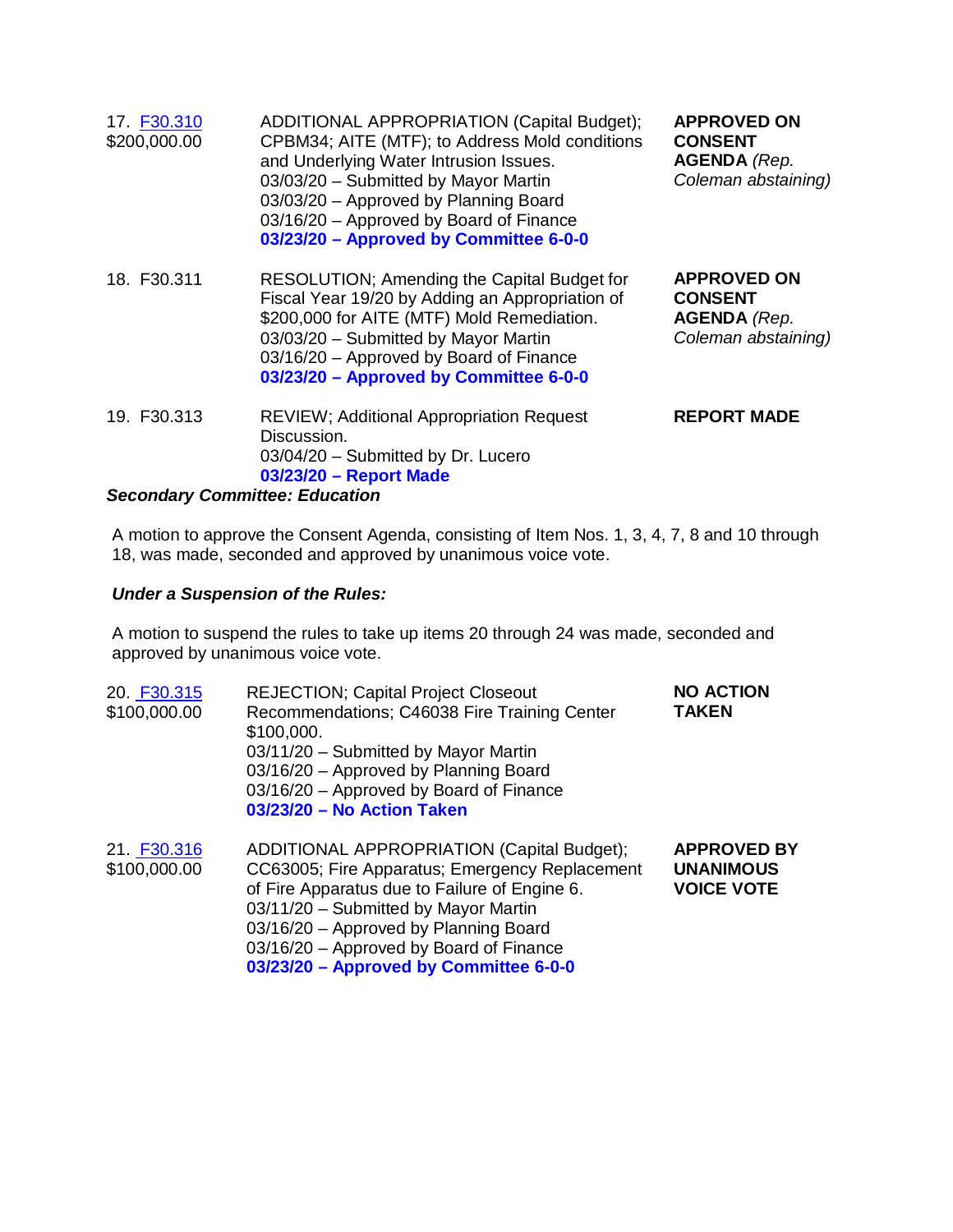| 22. F30.317                 | RESOLUTION; Amending the Capital Budget for<br>Fiscal Year 19/20 by Adding an Appropriation of<br>\$100,000 for Emergency Replacement of Fire<br>Apparatus.<br>03/11/20 - Submitted by Mayor Martin<br>03/16/20 - Approved by Board of Finance<br>03/23/20 - Approved by Committee 6-0-0                                  | <b>APPROVED BY</b><br><b>UNANIMOUS</b><br><b>VOICE VOTE</b> |
|-----------------------------|---------------------------------------------------------------------------------------------------------------------------------------------------------------------------------------------------------------------------------------------------------------------------------------------------------------------------|-------------------------------------------------------------|
| 23. F30.319<br>\$900,000.00 | <b>ADDITIONAL APPROPRIATION (Grants Budget)</b><br>Anticipated expenses related to COVID-19 Corona<br>virus (Overtime, Seasonal, Contracted Services,<br>Program Supplies, Protective Clothing, Provisions and<br>Relocation).<br>04/06/20 - Submitted by Mayor Martin<br>04/07/20 - To be Considered by Board of Finance | <b>APPROVED BY</b><br><b>UNANIMOUS</b><br><b>VOICE VOTE</b> |
| 24. F30.320<br>\$900,000.00 | <b>ADDITIONAL APPROPRIATION (Operating Budget)</b><br>Transfer Contingency City Funds to Grants funds for<br>COVID-19 Corona Virus Use.<br>04/06/20 - Submitted by Mayor Martin<br>04/07/20 - To be Considered by Board of Finance                                                                                        | <b>APPROVED BY</b><br><b>UNANIMOUS</b><br><b>VOICE VOTE</b> |

#### **[5](#page-8-0) LEGISLATIVE & RULES**

| <b>COMMITTEE:</b>             | <b>Benjamin Lee, Chair</b>       |
|-------------------------------|----------------------------------|
| <b>Attendance &amp; Votes</b> | <b>Elise Coleman, Vice Chair</b> |
| <b>Minutes &amp; Video</b>    | Meeting: Tuesday, March 30, 2020 |
|                               | $7:00$ p.m. $-$ by Webinar       |

The Legislative & Rules Committee met as indicated above. In attendance were Chair Lee and Committee Member Reps. Fedeli, Jacobson, Lion, Miller, Nabel, and Zelinsky. Absent or excused were Committee Member Reps. Coleman and Florio. Also present were President Quinones and Reps. McMullen, Morson, Sherwood, Stella and Summerville; and Dana Lee, Law Department and Michael Johnson.

| 1. LR30.093 | RESOLUTION and public hearing; Approving the       | <b>APPROVED ON</b> |
|-------------|----------------------------------------------------|--------------------|
|             | Sale of 0 High Ridge Road, Stamford, CT to the     | <b>CONSENT</b>     |
|             | State of Connecticut Department of Transportation. | <b>AGENDA</b>      |
|             | 02/27/20 - Submitted by Mayor Martin               |                    |
|             | 03/03/20 - Approved by Planning Board              |                    |
|             | 03/12/20 - To be Considered by Board of Finance    |                    |
|             | 03/30/20 - Approved by Committee 7-0-0             |                    |

<span id="page-8-0"></span> <sup>5</sup> Video Time Stamp 01:33:18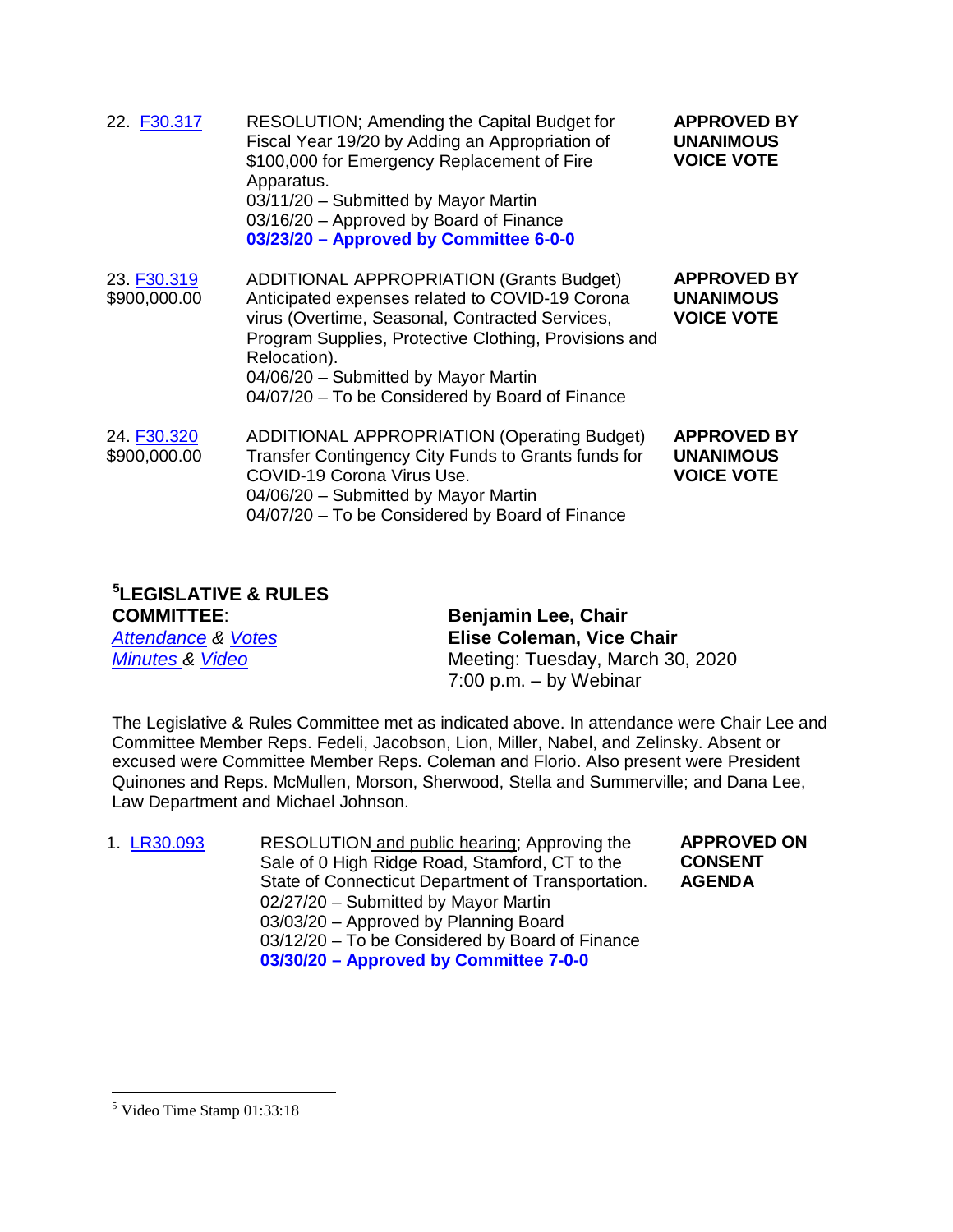2. [LR30.070](http://www.boardofreps.org/lr30070.aspx) ORDINANCE for publication; Concerning Polystyrene and Retail Vendors. 06/05/19 – Submitted by Rep. Jacobson, de la Cruz, Kolenberg, Lion, Cottrell and Zelinsky 06/18/19 – Held by Committee 6-0-0 07/23/19 – Held by Committee 6-0-0 08/20/19 – Held by Committee 6-0-0 09/17/19 – Held by Committee 6-0-0 10/22/19 – Held by Committee 6-0-0 11/12/19 – Held at Steering 12/09/19 – Held at Steering 01/13/20 – Held at Steering 02/18/20 – Held by Committee 7-0-0 **03/30/20 – Held by Committee 7-0-0**

A motion to approve the Consent Agenda, consisting of Item No. 1, was made, seconded and approved by unanimous voice vote.

#### *Under a Suspension of the Rules:*

3. [LR30.094](http://www.boardofreps.org/Data/Sites/43/userfiles/committees/legrules/items/2020/lr30.094.pdf) APPROVAL; Amendment of the Rules of the Board to delete Section II.A.5 and replaces it with proposed Section II.A.6 re: Temporary Chair in the Absence of the President. 03/26/20 – Submitted by President Quinones and Rep. Lee **03/30/20 – Approved by Committee 6-0-1 HELD BY ROLL CALL VOTE 31-4-2**

A motion to amend the first sentence of Section II.A.6 was made and seconded.

After discussion, a motion to return this item to Committee was made, seconded and approved by a roll call vote of 31-4-2 (Reps. Adams, Aquila, Coleman, Cottrell, Curtis, de la Cruz, Di Costanzo, Fedeli, Figueroa, Florio, Giordano, Graziosi, Jacobson, Liebson, Lion, Lutz, Mahoney, McMullen, Michelson, Miller, Moore, Morson, Nabel, Palomba, Patterson, Pendell, Roqueta, Stella, Summerville, Wallace, Watkins and Zelinsky in favor; Reps. Lee, Quinones, Saftic and Sherwood opposed; Rep. Matherne abstaining).

4. [LR30.095](http://www.boardofreps.org/Data/Sites/43/userfiles/committees/legrules/items/2020/lr30.094.pdf) APPROVAL; Amendment of the Rules of the Board to add Section II.A.7 re: extended absence of President. 03/26/20 – Submitted by President Quinones and Rep. Lee. **03/30/20 – Approved by Committee 3-0-4**

**HELD BY UNANIMOUS VOICE VOTE** *(Rep. Matherne abstaining)*

**HELD**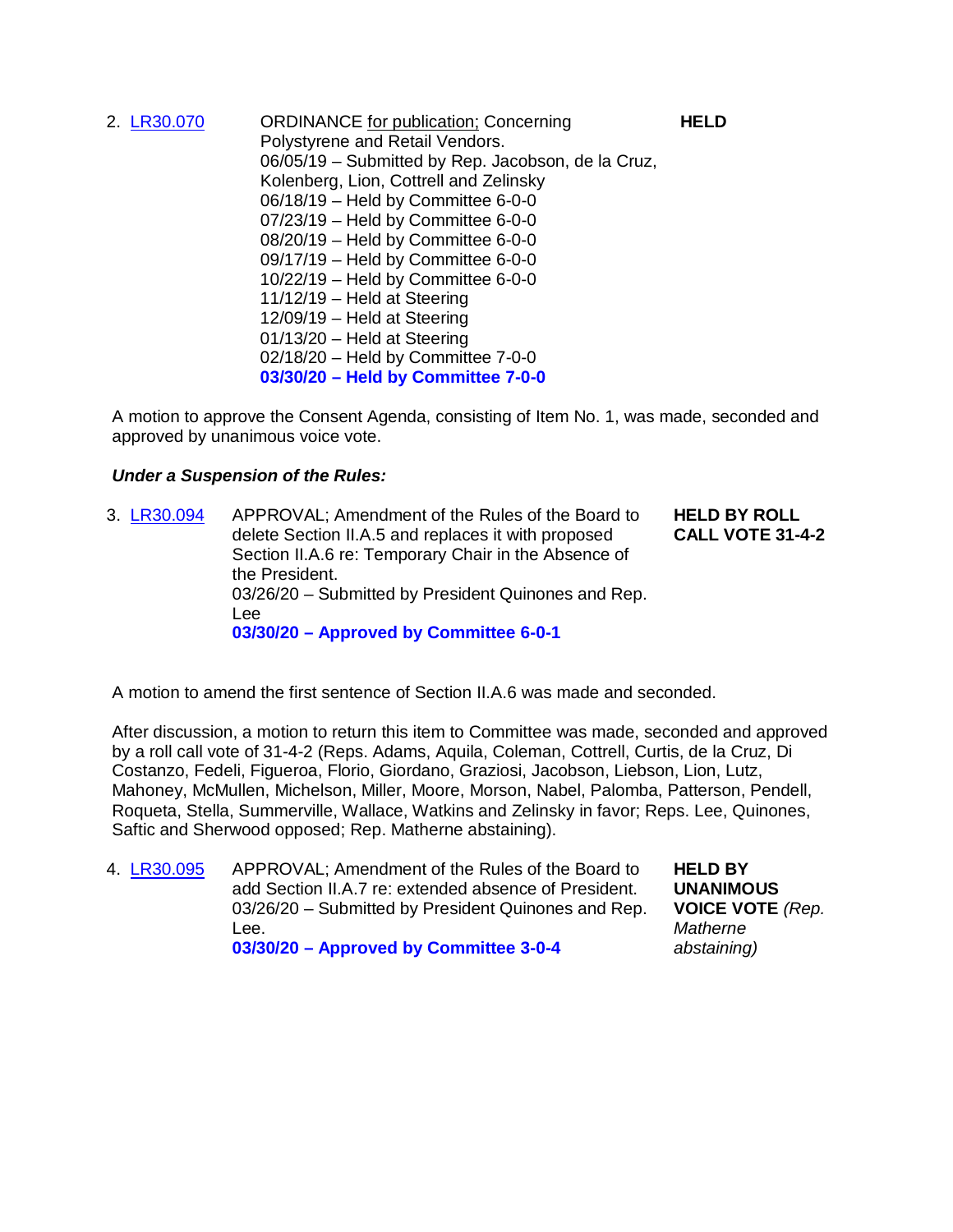| <sup>6</sup> PERSONNEL COMMITTEE: |  |
|-----------------------------------|--|
| <b>Attendance &amp; Votes</b>     |  |
| <b>Minutes &amp; Video</b>        |  |

**Mary Fedeli, Co-Chair** *[Attendance](http://www.boardofreps.org/Data/Sites/43/userfiles/committees/personnel/attend/2020/p200318_attend.pdf) & [Votes](http://www.boardofreps.org/Data/Sites/43/userfiles/committees/personnel/votes/2020/p200318_vote.pdf)* **Anabel Figueroa, Co-Chair** *Meeting: Wednesday, March 18, 2020* 7:00 p.m. – by Webinar

Rep. Figueroa reported that the Personnel Committee met at the above date and time. In attendance were CoChairs Fedeli and Figueroa and Committee Member Reps. Lion, McMullen, Nabel, Patterson, Pendell and Zelinsky. Absent or excused was Rep. DePina. Also present was Rep. Adams; Al Cava, HR Director; Ted Jankowski, Director of Public Safety, Health and Welfare; Tom Wuennemann, Acting Police Chief, Stamford Police Department; and Kathryn Emmett, Corporation Counsel.

1. [P30.045](http://www.boardofreps.org/p30045.aspx) APPROVAL; Amendment of an Agreement between the City of Stamford and PINACOM, INC for Administrative Services for Police Department Extra Duty Employment. 02/03/20 – Submitted by Mayor Martin 02/13/20 – Held by Board of Finance 02/19/20 – Held by Committee 6-0-2 **03/18/20 – Approved by Committee 6-0-2 APPROVED ON CONSENT AGENDA**

*Secondary Committee: Public Safety & Health*

### *Possibly in Executive Session:*

REVIEW; Litigation Involving Promotional Fire Examinations. 03/03/20 – Submitted by Rep. McMullen **03/18/20 – Held by Committee 6-0-2 HELD**

#### *Possibly in Executive Session:*

| 3. P30.047 | <b>REVIEW: School Custodial Practices And</b><br>Grievances.<br>03/04/20 - Submitted by Mayor Martin | <b>WITHDRAWN</b> |
|------------|------------------------------------------------------------------------------------------------------|------------------|
|            | $03/16/20 - With drawn$                                                                              |                  |

A motion to approve the Consent Agenda, consisting of Item No. 1, was made, seconded and approved by unanimous voice vote.

#### **[7](#page-10-1) LAND USE/URBAN REDEVELOPMENT COMMITTEE**: **Virgil de la Cruz, Co-Chair** *[Attendance](http://www.boardofreps.org/Data/Sites/43/userfiles/committees/landuse/attend/2020/lu200406_attend.pdf) & [Votes](http://www.boardofreps.org/Data/Sites/43/userfiles/committees/landuse/votes/2020/lu200406_vote.pdf)* **Bradley Michelson, Co-Chair**

*[Minutes](http://www.boardofreps.org/Data/Sites/43/userfiles/committees/landuse/reports/2020/lu200406.pdf)* & *Video Pt 1* Meeting: Monday, April 6, 2020 6:00 p.m. – by Webinar

Co-Chair de la Cruz reported that the Land Use Committee met as indicated above. In attendance were Co-Chairs de la Cruz and Michelson and Committee Member Reps. Cottrell, Florio, Graziosi, Lee, Lion, Sherwood and Summerville. Also present were Reps. Adams,

<span id="page-10-0"></span> <sup>6</sup> Video Time Stamp 01:55:15

<span id="page-10-1"></span><sup>7</sup> Video Time Stamp 01:56:53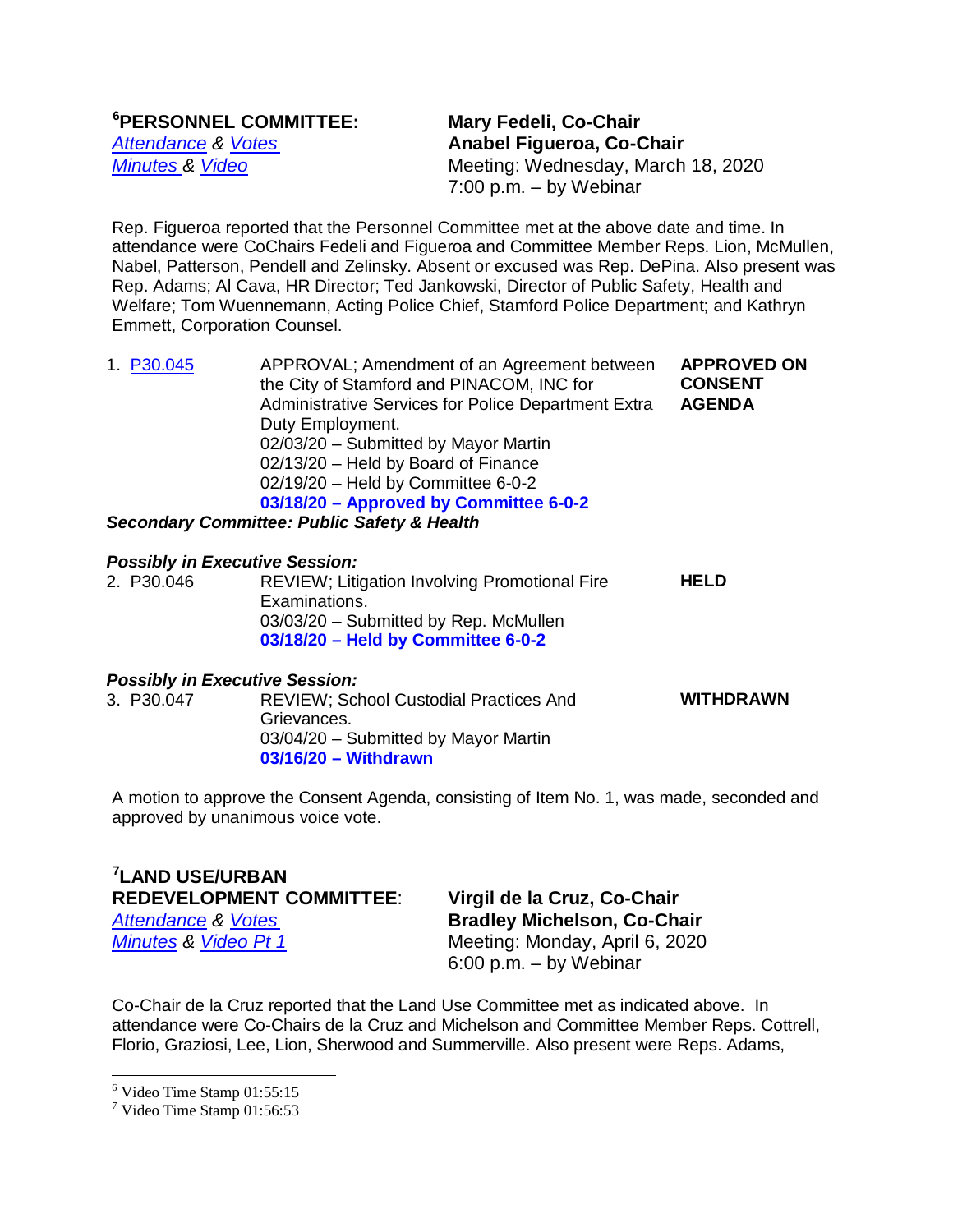Coleman, di Costanzo, Miller, Morson, Nabel, Roqueta, Stella and Zelinsky.

1. [LU30.036](http://www.boardofreps.org/lu30036.aspx) ORDINANCE for public hearing and final adoption; Creating a City of Stamford Historic Preservation Trust Fund. 01/30/20 – Submitted by Ralph Blessing 02/26/20 – Approved by Committee 5-0-0 **04/06/20 – Held by Committee 9-0-0 HELD BY UNANIMOUS VOICE VOTE**

#### *Possibly in Executive Session:*

| 2. LU30.032 | RESOLUTION and approval of public hearing;         | <b>FAILED BY ROLL</b>    |
|-------------|----------------------------------------------------|--------------------------|
|             | Initiating the Process of the Acquisition by       | <b>CALL VOTE 16-19-0</b> |
|             | Negotiation or Eminent Domain of Rights of Way for |                          |
|             | the Washington Blvd and Pulaski Street Widening    |                          |
|             | Project.                                           |                          |
|             | 10/10/19 – Submitted by Bureau Chief Travers       |                          |
|             | 10/30/19 - Held by Committee 4-1-1                 |                          |
|             | 11/25/19 - FAILED in Committee 4-4-0               |                          |
|             | 12/03/19 - Held by Full Board 19-16-0              |                          |
|             | $12/09/19$ – Held at Steering                      |                          |
|             | 01/14/20 - Approved by Planning Board              |                          |
|             | 01/29/20 - Approved by Committee 4-1-2             |                          |
|             | 02/03/20 - Held by Full Board                      |                          |
|             | 02/26/20 - Approved by Committee 5-0-1             |                          |
|             | 03/02/20 - Held by Full Board                      |                          |
|             | 04/06/20 - No Action Taken                         |                          |
|             |                                                    |                          |

A motion to approve Item No. 2 was made and seconded.

A motion to hold Item No. 2 was made, and seconded. After extensive discussion, a motion to move the question on the motion to hold was made, seconded and failed by a roll call vote of 23-14-0 (Reps. Curtis, de la Cruz, Fedeli, Figueroa, Florio, Giordano, Graziosi, Jacobson, Lee, Lion, Lutz, Mahoney, McMullen, Michelson, Moore, Morson, Nabel, Palomba, Patterson, Pendell, Quinones, Roqueta and Watkins in favor; Reps. Adams, Aquila, Coleman, Cottrell, Di Costanzo, Liebson, Matherne, Miller, Saftic Sherwood, Stella, Summerville, Wallace, and Zelinsky opposed).

After further discussion , the motion to hold Item No. 2 failed by a vote of 17-18-0 (Reps. Adams, Aquila, Coleman, Cottrell, Curtis, Giordano, Liebson, Lutz, Matherne, Moore, Patterson, Roqueta, Saftic, Sherwood, Stella, Wallace, and Zelinsky in favor; Reps. de la Cruz, Di Costanzo, Fedeli, Florio, Graziosi, Jacobson, Lee, Lion, Mahoney, McMullen, Michelson, Miller, Morson, Nabel, Palomba, Pendell, Quinones, and Watkins opposed).

A motion to move the original question to approve Item No. 2 was made, seconded and approved by a vote of 26-9-0 (Reps. Aquila, Coleman, Curtis, de la Cruz, Di Costanzo, Fedeli, Florio, Graziosi, Jacobson, Lee, Lion, Lutz, Mahoney, McMullen, Michelson, Moore, Morson, Nabel, Palomba, Patterson, Pendell, Quinones, Roqueta, Stella, Wallace and Watkins in favor; Reps. Adams, Cottrell, Giordano, Liebson, Matherne, Miller, Saftic, Sherwood and Zelinsky opposed).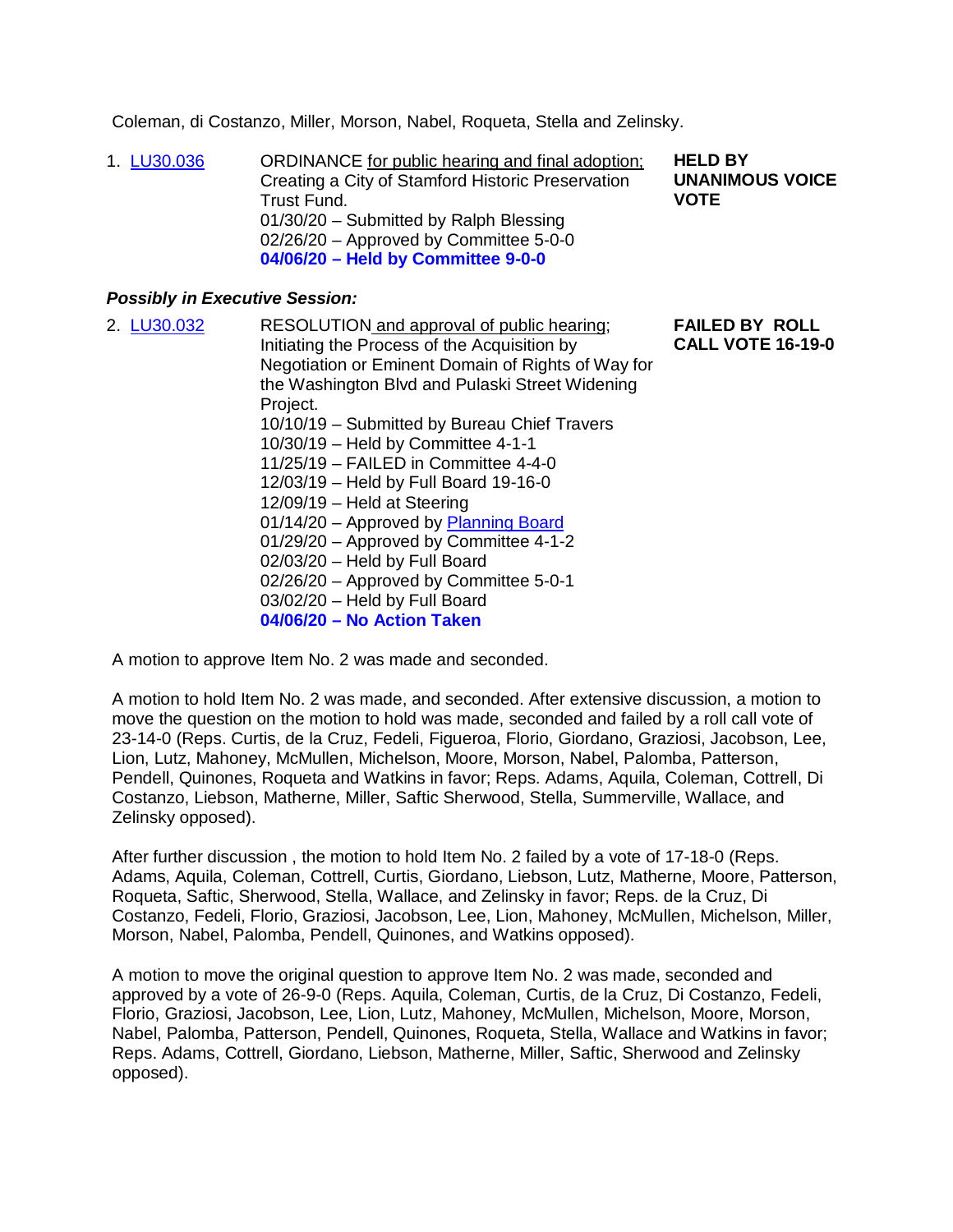The original question to approve Item No. 2 failed by a vote of 16-19-0 (Reps. de la Cruz, Di Costanzo, Fedeli, Florio, Graziosi, Jacobson, Lee, Lion, Mahoney, McMullen, Michelson, Morson, Nabel, Palomba, Quinones, and Watkins in favor; Reps. Adams, Aquila, Coleman, Cottrell, Curtis, Giordano, Liebson, Lutz, Matherne, Miller, Moore, Patterson, Pendell, Roqueta, Saftic, Sherwood, Stella, Wallace, and Zelinsky opposed)

| <sup>8</sup> OPERATIONS COMMITTEE: |  |
|------------------------------------|--|
|------------------------------------|--|

#### **Jonathan Jacobson., Chair John R. Zelinsky, Vice Chair**

Chair Jacobson reported that there was no meeting of the Operations Committee.

#### *Under a Suspension of the Rules:*

A motion to suspend the rules to take up Item No. 1 was made, seconded and approved by voice vote (Rep. McMullen opposed).

1. [O30.070](http://www.boardofreps.org/o30070.aspx) APPROVAL; Agreement with Hine Bros International, LLC for the Purchase of 4 Utility Trucks. 03/31/20 – Submitted by Mayor Martin 03/16/20 – Approved by Board of Finance **APPROVED BY UNANIMOUS VOICE VOTE**

A motion to approve Item No. 1 was made, seconded and approved by unanimous voice vote.

#### **PUBLIC SAFETY & HEALTH COMMITTEE**: **Jeffrey Stella, Chair**

# **Eric Morson, Vice Chair**

Chair Stella reported that there was no meeting of the Public Safety & Health Committee.

## **PARKS & RECREATION**

#### **Dennis Mahoney, Chair**

Chair Mahoney reported that there was no meeting of the Operations Committee.

#### **EDUCATION COMMITTEE**: **Diane Lutz, Chair**

## **Megan Cottrell, Vice Chair**

Chair Lutz reported that there was no meeting of the Education Committee.

<span id="page-12-0"></span> <sup>8</sup> Video Time Stamp 03:37:00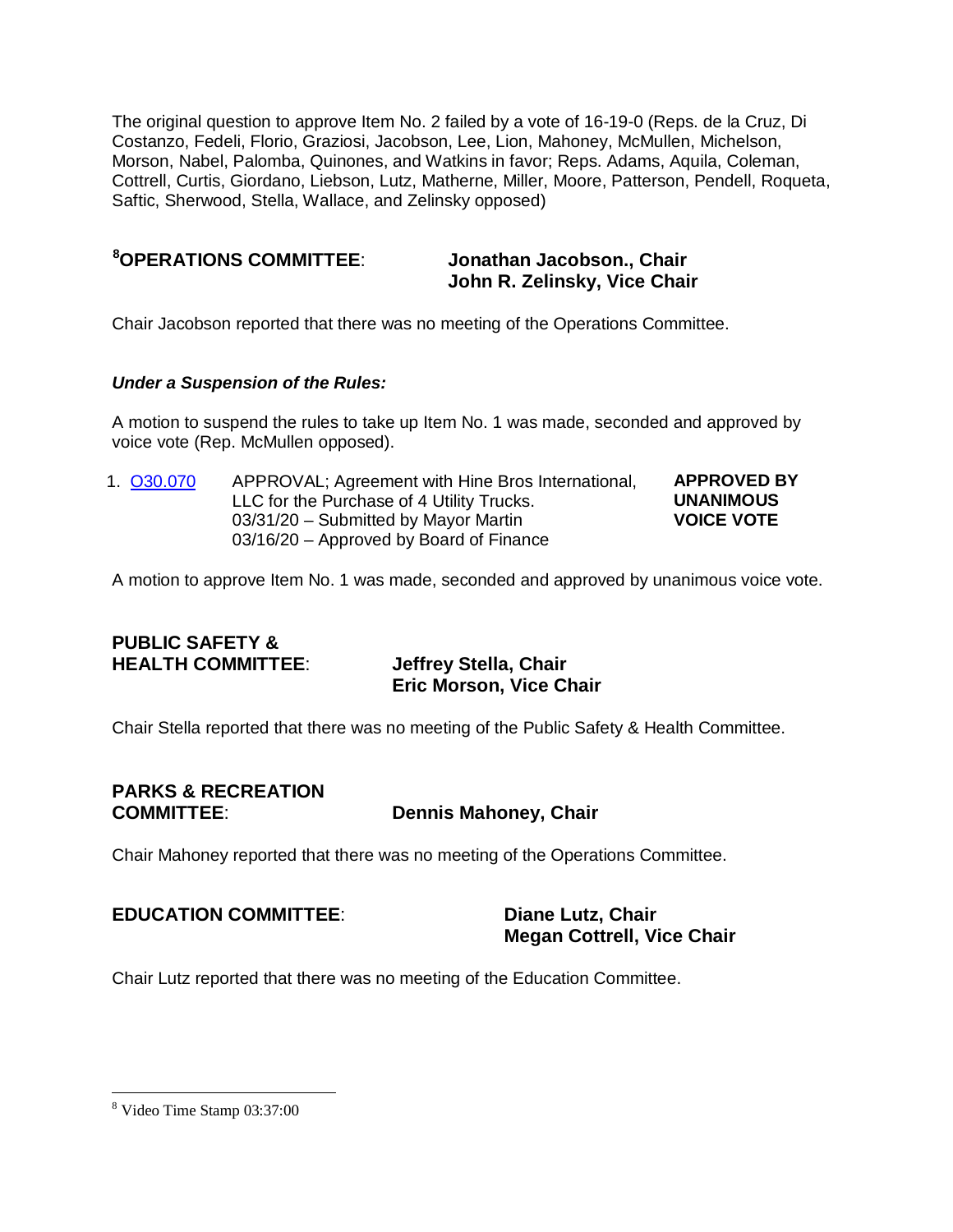#### **[9](#page-13-0) HOUSING/COMMUNITY DEVELOPMENT/ SOCIAL SERVICES COMMITTEE**: **Gloria DePina, Chair**

*[Attendance](http://www.boardofreps.org/Data/Sites/43/userfiles/committees/hcd-ss/attend/2020/hcd200316_attend.pdf)* **Lila Wallace, Vice Chair** *[Minutes](http://www.boardofreps.org/Data/Sites/43/userfiles/committees/hcd-ss/reports/2020/hcd200316.pdf)* & *[Video](http://cityofstamford.granicus.com/player/clip/9155?view_id=14)* Monday, March 16, 2020 6:30 p.m. – Democratic Caucus Room

Vice Chair Wallace reported that the Housing/Community Development/Social Services Committee met at the above time and place. The meeting was accessible through Gotowebinar.com. In attendance were Chair DePina and Committee Member Reps Michelson (by internet), Moore (by internet), Palomba (by internet) and Wallace (by internet). Absent or excused were Committee Member Reps. Pratt and Roqueta. Also present were Tara Petrocelli, Community Development Administrative Officer and President Quinones (by internet).

1. HCD30.028 PUBLIC HEARING; Second Public Hearing on the Year 46 CDBG Proposals (2020-21). [3/16/20] 12/05/19 – Submitted by Tara Petrocelli **03/16/20 – Public Hearing Held REPORT MADE**

#### **TRANSPORTATION COMMITTEE**: **David Watkins, Chair**

**Mavina Moore, Vice Chair**

Chair Watkins reported that there was no meeting of the Education Committee.

#### **STATE & COMMERCE COMMITTEE: Lindsey Miller, Chair**

**Robert Roqueta, Vice Chair**

Chair Miller reported that there was no meeting of the State & Commerce Committee.

#### **SPECIAL COMMITTEES**

#### **OUTSIDE COUNSEL COMMITTEE**: **Matthew Quinones, Chair**

President Quinones reported that there was no meeting of the Outside Counsel Committee.

<span id="page-13-0"></span> <sup>9</sup> Video Time Stamp 03:44:00